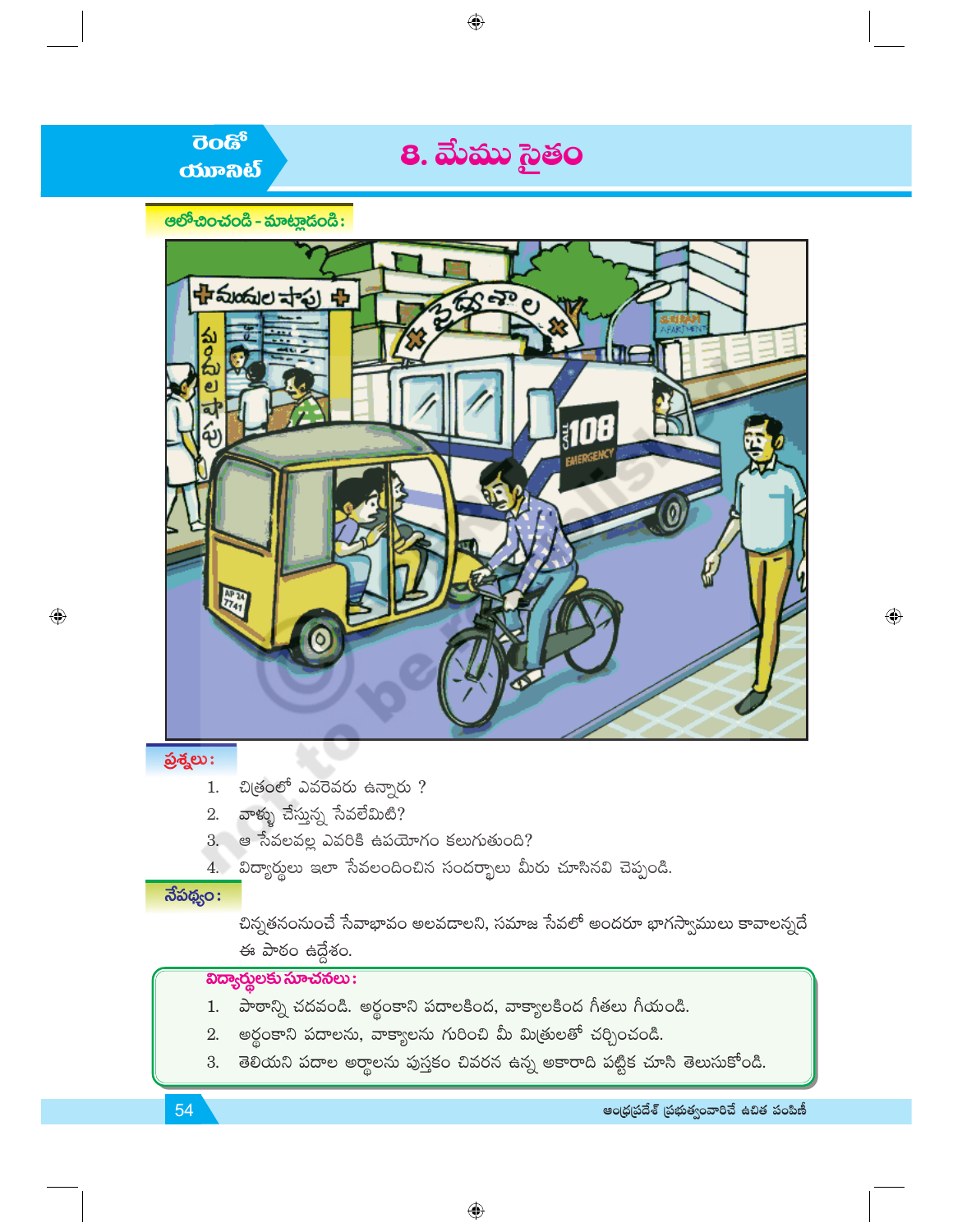

రణస్థలం, මීයි : 16−11−2011.



 $\textcircled{\scriptsize\textsf{P}}$ 

బాగున్నావా? నేనే – లింగమ్మను తాతయ్యా! నాయనమ్మ ఎలా ఉంది? నాకు చేగోడీలు ఎప్పుడు పెదుతుంది? మన పెరట్లో తువ్వాయి బాగా గంతులు వేస్తోందా! ఇదిగో, తాతయ్యా! మరేమో నాకూ మా రాధకూ మా బళ్ళో మంచి బహుమతులిచ్చారోచ్! ఎప్పుడో తెలుసా? బాలల దినోత్సవంనాడు! మేము అందరూ మెచ్చే మంచిపని చేసినందుకు! అలాంటి పనిని (పజాసేవ అంటారట. అలాగని మా (పధానోపాధ్యాయులు (ఫార్గనా సమావేశంలో చెప్పారు. అసలేమైందో తెలుసా?

⊕

ఒకనాదు ఏమైందంటే – నేనూ రాధా కలిసి బడికి వెళుతున్నాం. దారి పక్కన ఒక ముసలి తాత పడి ఉన్నాడు. ఏదో బాధతో మూలుగుతున్నాడు. "అయ్యో! ఎంత బాధపడుతున్నాడో పాపం," అనుకున్నాం మేం. నేను గబుక్కున నా మంచినీళ్ళ సీసా మూత తీశాను. నేనూ రాధా అతని మొహమ్మీద నీళ్ళు చల్లాం. అతను తల తిప్పాదు. కాసేపటికి మెల్లగా లేచి కూర్చున్నాడు. రాధ తన మంచినీళ్ళసీసా అతని నోటికందించి తాగించింది. "తాతా! ఏమైంది?" అని నేనడిగాను. అతను ఏమీ చెప్పలేకపోతున్నాడు. "అయ్యో! ఇప్పుడెలాగ?" అనుకున్నాం. ఇటూ అటూ చూశాం. ఒకాయన స్కూటర్మీద వెళుతున్నారు. ఆయన్ని ఆపి తాతను చూపించాం. "నాకు పనుందమ్మా! అర్జెంటుగా వెళ్ళాలి" అంటూ వెళ్ళిపోయారు. మరో నిమిషానికి ఒకామె కనిపించింది. ఆవిడ కూడా ఆగలేదు. "108 నెంబరుకి ఫోను చేసి చెప్పండమ్మా! వాళ్ళొచ్చి తీసుకెళతారు. నాకు పనుంది" అంటూ వెళ్ళిపోయింది. అయ్యో! ఈ తాత సంగతెవరూ పట్టించుకోడం లేదే! అని మాకు దిగులు కలిగింది. ఒక పక్క బడికి టైమైపోతోంది. ఏం చెయ్యాలి? నా గౌను జేబులో కాసిని దబ్బులు ఉన్నాయి. రాధ కూడా తన జేబులో ఉన్న డబ్బులు తీసింది. ఒక ఆటో కనిపించింది. చెయ్యెత్తి ఆపాం. తాతను సాయంపట్టి బండిలో కెక్కించాం. ఒక ఆసుపట్రికి తీసుకెళ్ళాం. దాక్టరుగారికి ఆ ముసలితాత సంగతి చెప్పాం. దాక్టరుగారు మమ్మల్ని మెచ్చుకున్నారు. మేం బడికి వెళ్ళిపోయాం.

బడిగేటు సగం మూసి ఉంది. [పధానోపాధ్యాయులు గేటు దగ్గర నిలబడి ఉన్నారు. మేమిద్దరం ఆయన దగ్గరకెళ్ళి, "ఆలస్యమైంది. క్షమించండి సార్!" అన్నాం. "ఎందుకు?" అన్నారు. తాత సంగతి చెప్పాం! "అయ్యో పాపం!" అన్నారు. మమ్మల్ని తరగతిలోకి వెళ్ళమన్నారు. దీన్ని గురించి (పార్థనా సమావేశంలో చెప్పారు. బాధల్లో ఉన్నవాళ్ళకీ, కష్టాల్లో ఉన్నవాళ్ళకీ, ద్రత్యేక అవసరాలున్నవాళ్ళకు (చూడలేని, వినలేని, నడవలేని, మాట్లాదలేని) అవసరమైనప్పుడు మనం తప్పకుండా సాయంచెయ్యాలన్నారు. మంచి తనంతో సాయంచెయ్యదమే మానవత్వం అన్నారు. కందుకూరి వీరేశలింగంగారూ గురజాడ వేంకట అప్పారావుగారూ వంటి గొప్పవాళ్ళు చెప్పిన మాటలను అందరికీ చెప్పారు.

ఈ విషయం నీకు చెప్పాలనే ఉత్తరం రాస్తున్నాను. తాతయ్యా! నువ్వు గొప్పగొప్పవాళ్ళ పుస్తకాలు చాలా చదువుతూంటావు కదా! వాళ్ళు ఏమేం చెప్పారో అప్పుడప్పుడు నాకు తెలియజేస్తూ ఉంటావు కదూ!

 $\bigoplus$ 

నాయనమ్మకు నమస్కారాలు. నేను అందర్నీ అడిగినట్లు చెప్పు. ఉంటాను.

చిరునామా: త్రీ పి.నారాయణ, පුරුඪ. 30. 12-76, మంథని, కరీంనగర్ జిల్లా. ని [పియమైన మనుమరాలు, లింగమ్మ, 6వ తరగతి.

ఆంధ్రప్రదేశ్ (పభుత్వంవారిచే ఉచిత పంపిణీ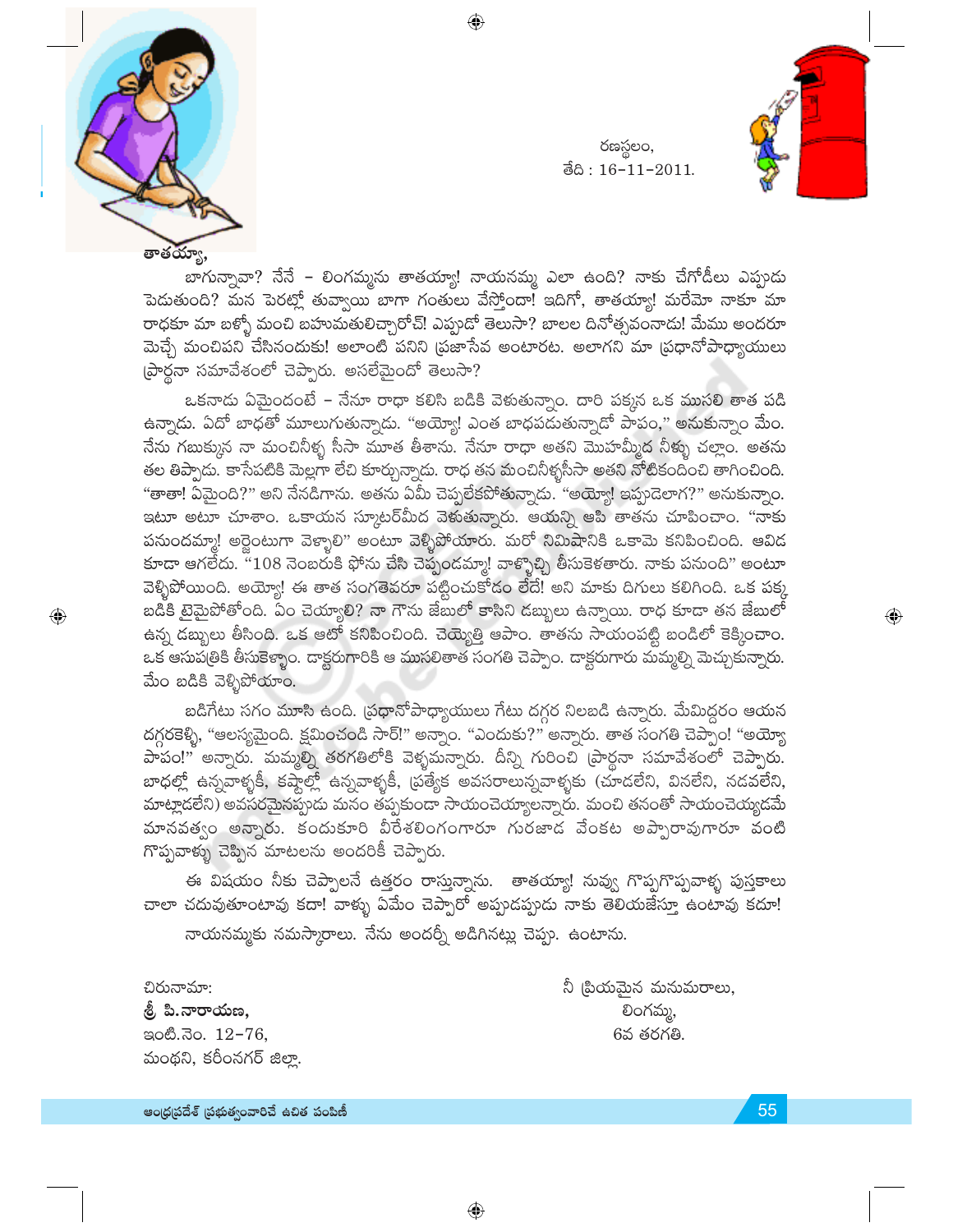

మందని. 21.11.2011.

లింగమ్మా ! నా బంగారు తల్లీ!

 $\bigoplus$ 

56

ఆశీస్సులు. నీ ఉత్తరం చూసి ఎంత మురిసిపోయానో! ఇంతకుముందు నువ్వు రాసిన ఉత్తరాలకంటే ఇది ఎంతో బాగుంది. అమ్మా, నాన్నా, తమ్ముదూ అందరూ బాగున్నారా? దొడ్లో జాజిపూలు బాగ<mark>ా పూ</mark>స్తున్నాయా? రోజూ చెట్లకు నీళ్ళు పోస్తున్నావా? అన్నట్లు, రాధ బొమ్మలు బాగా వేస్తుంది కదూ! నువ్వు కూడా వేస్తున్నావా? నిజంగా స్నేహితులంటే నువ్వు, రాధా ఉన్నట్లు ఉండాలి. మీరు ఇంతవరకూ ఆటపాటల్లోనూ చదువులోనూ కలిసి ఉంటారని నాకు తెలుసు కానీ సమాజసేవలో కూ<mark>డా</mark> కలిసి ఉంటారని నాకు తెలియదు. ఇప్పుడు ఆ సంగతి నీ ఉత్తరంలో చూసి ఎంతో సంతోషించాను.

⊕

సమాధానం

సమాజసేవ అన్న మాట నువ్వు వినే ఉంటావు కానీ దాని అర్థం నీకు తెలుసో లేదో నాకు తెలియదు. కుటుంబం అంటే నీకు తెలుసు. అమ్మా నాన్నా అన్నదమ్ములూ అక్కచెల్లెళ్ళూ తాతా నాయనమ్మా అమ్మమ్మా లాంటి వాళ్ళు ఒకే ఇంట్లో కలిసి ఉన్నప్పుడు అందరినీ కలిపి ఒక కుటుంబం అంటాం. మన చుట్టపక్కల ఉందే ఇలాంటి కుటుంబాలనన్నింటినీ కలిపి సమాజం అంటారు. మన కుటుంబంలో ఎవరికి ఏ అవసరం వచ్చినా ఒకరికొకరం సాయపడతాం. అలాగే సమాజంలో ఎవరికి ఏ అవసరం కలిగినా పరస్పరం సహాయం చేసుకోవాలి. అది మన బాధ్యత. ''నేనూ మా కుటుంబమూ కడుపులో చల్ల కదలకుండా ఉంటాం! చుట్టపక్కలవాళ్ళ గొడవ నాకెందుకు?" అని అనుకోగూడదు. సమాజం బాగుంటేనే మనం బాగుంటాం. ఉదాహరణకు, మన వీథి అంతా చెత్తా చెదారంతో నిండి ఉందనుకో! మన ఇల్లు శుభ్రంగా ఉన్నంత మా[తాన మనం ఆరోగ్యంగా ఉండగలమా? ఆలోచించు. మన పెద్దలు 'ధర్మో రక్షతి రక్షిత:' అని చెప్పారు. అలాగే సమాజాన్ని మనం రక్షిస్తే సమాజం మనల్ని రక్షిస్తుంది.

సమాజంలో రెండు పూటలా కడుపునిండా తినడానికి కావలసిన ఆదాయం లేనివాళ్ళుంటారు. జబ్బులతో బాధపడేవాళ్ళుంటారు. కుంటివాళ్ళూ గుడ్డివాళ్ళూ మూగవాళ్ళూ ఎందరో ఉండవచ్చు. వీరందరికీ సాయం అవసరం. అగ్నిట్రమాదాలూ తుఫాన్లూ వరదలూ భూకంపాలూ సంభవించినప్పుడూ అంటువ్యాధులు ప్రబలినప్పుడూ ఎంతోమందికి సేవలు అవసరమవుతాయి. సమాజంలో అవసరమున్నవాళ్ళకు సేవచేయడమే సమాజసేవ. ఇలా సేవ చెయ్యాలన్న అభి[ప్రాయం మనం ఎప్పుడూ మనసులో ఉంచుకోవాలి. మన ఇంట్లో వసువులను ఎంతో భ(దంగా చూసుకుంటాం కదా! అవి మన ఆస్తి. సమాజానికి కూడా ఆస్తి ఉంటుంది. అంటే రైళ్ళూ బస్సులూ పార్కులూ విహారస్థలాలు మొదలైనవన్నమాట. ఇవి నీతో పాటు అందరివీ! ఇవి పాడవకుండా కాపాడుకోటం కూడా అందరి బాధ్యత. దీన్నే సామాజిక స్ఫృహ అంటారు.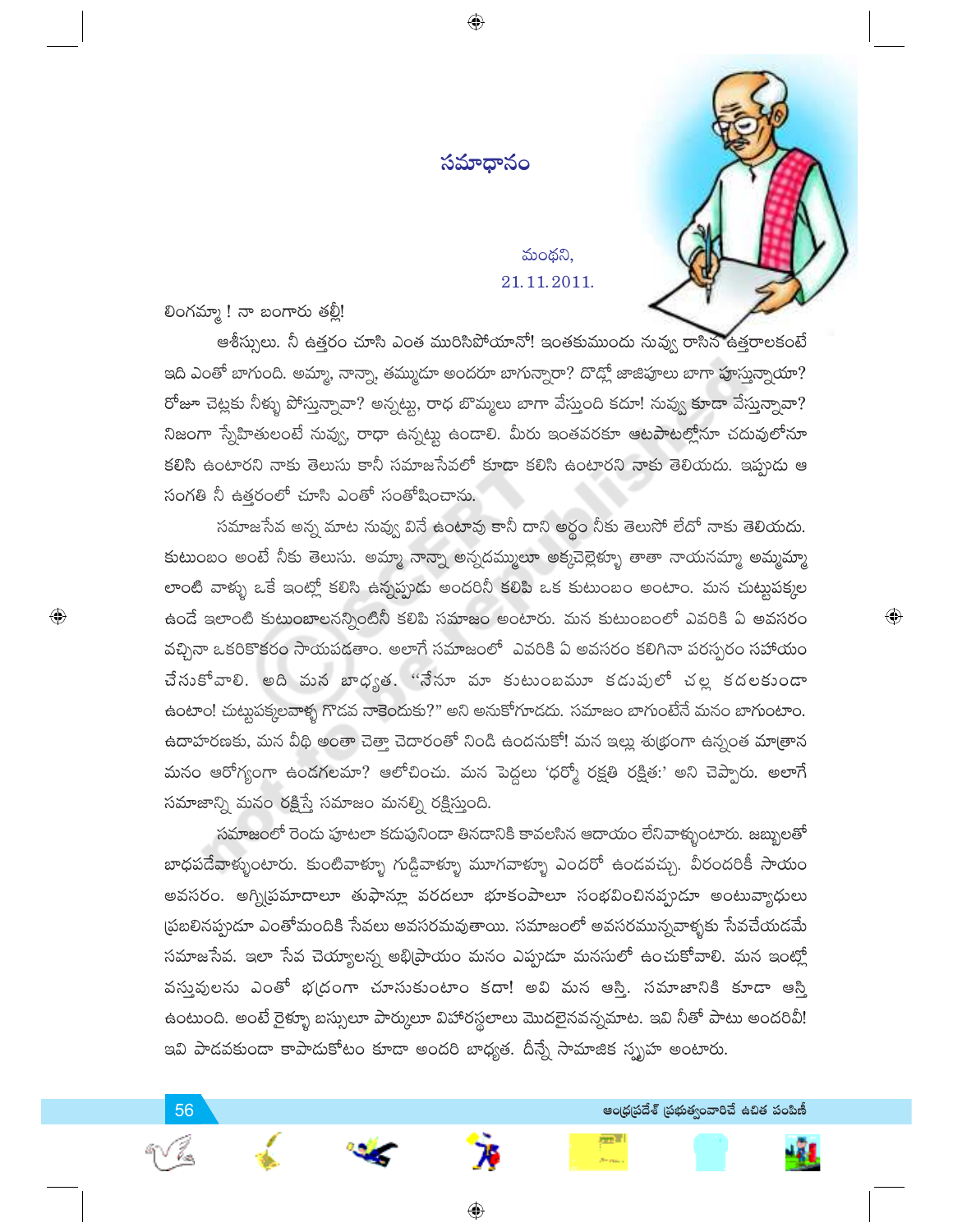చిన్నారీ! నువ్వూ రాధా దారి పక్క పడి ఉన్న ముసలాయనకు చేసిన సాయం నిజంగా మానవసేవ. సమాజసేవ చెయ్యాలని మీకనిపించడమే మీకు సామాజిక స్ఫృహ ఉందనదానికి నిదర్శనం. ఇందుకు నిన్నూ రాధనీ నేను కూడా మెచ్చుకుంటున్నాను. విద్యార్థుల మొదటి కర్తవ్యం (శద్ధగా చదువుకోడమే ! అందులో సందేహం లేదు. కాని చదువుతోపాటు సాటి మనుషులకు చేయదగినంత సేవచేయడం కూడా ముఖ్యమే! ఉపాన్యాసాలు ఇస్తే చాలదు. మహాకవి గురజాడ చెప్పినట్లు, పూనుకొని జనులకు ఏదైనా ఒక మేలు చేసి చూపాలి.

 $\bigoplus$ 

సమాజ సేవ చేయాలనుకునే విద్యార్థులకు ఎన్నో మార్గాలుంటాయి. బడి బైట తిరిగే పిల్లలను పాఠశాలలో చేర్పించడానికి ఉపాధ్యాయులకు సాయంచేయవచ్చు. ఎవరైనా చెట్లను ఇష్టం వచ్చినట్లు నరికేస్తుంటే సంబంధిత అధికారులకు ఫిర్యాదు చేయవచ్చు. పల్స్ పోలియో కార్యక్రమంలో వైద్యసిబ్బందికి సహకారం అందించవచ్చు. ప్లాస్టిక్ సంచులూ గ్లాసులూ వాడటం మంచిది కాదని తోటి విద్యార్థులకు చెప్పవచ్చు. వీధులలో తిరిగే ఊరకుక్మల గురించి పురపాలక సంఘంవారికి ఫిర్యాదు చెయ్యవచ్చు. నిరక్షరాస్యులైన పెద్దలకు సాయంత్రం పూట రాయడం, చదవడం నేర్పించవచ్చు. పిల్లలు మీ వీధుల్లో చెత్తను ఎక్కడ బడితే అక్కడ వేస్తుంటే చెత్తకుండీలలో వేయమని చెప్పవచ్చు. ఇంట్లో, వీధిలో, బడిలో, ఎక్కడైనా మొక్కలు నాటవచ్చు. వాటిని కాపాడుతూ పెంచవచ్చు. తోటి పిల్లలకు, ఆపదల్లో ఉన్నవారికి నీలాగా సహాయం చేయవచ్చు. అర్థమైందా తల్లీ!

మన ఊళ్ళో మీ గురించి అందరికీ చెబుతాను. ఇకముందు కూడా ఇలాంటి మంచి మంచి పనులు చెయ్యాలని మరిచిపోకేం! నువ్వు వచ్చినప్పుడు నీకేం బహుమతి ఇస్తానో అప్పుడే తెలుస్తుంది. ఈ ఉత్తరాన్ని నీ స్నేహితులచేత కూడా చదివించు.

 $\bigoplus$ 

ఉంటాను. మీ తాతయ్య.

57

m.

 $\textcolor{black}{\textcolor{black}{\bigoplus}}$ 

<sub>ਸ਼ਾਸ</sub> ਨੂੰ ਮੁੱਖ ਬਰ ਦੇਣਾਂ <u>N ANDERTAR OR</u> చిరునామా: பிட **ப**ெல்லு, తండ్రిపేరు: ఎస్.గణపతి, ఇం.నెం.6−11−58, రణస్థలం, (శీకాకుళం జిల్లా.

ఆంధ్రప్రదేశ్ (పభుత్వంవారిచే ఉచిత పంపిణీ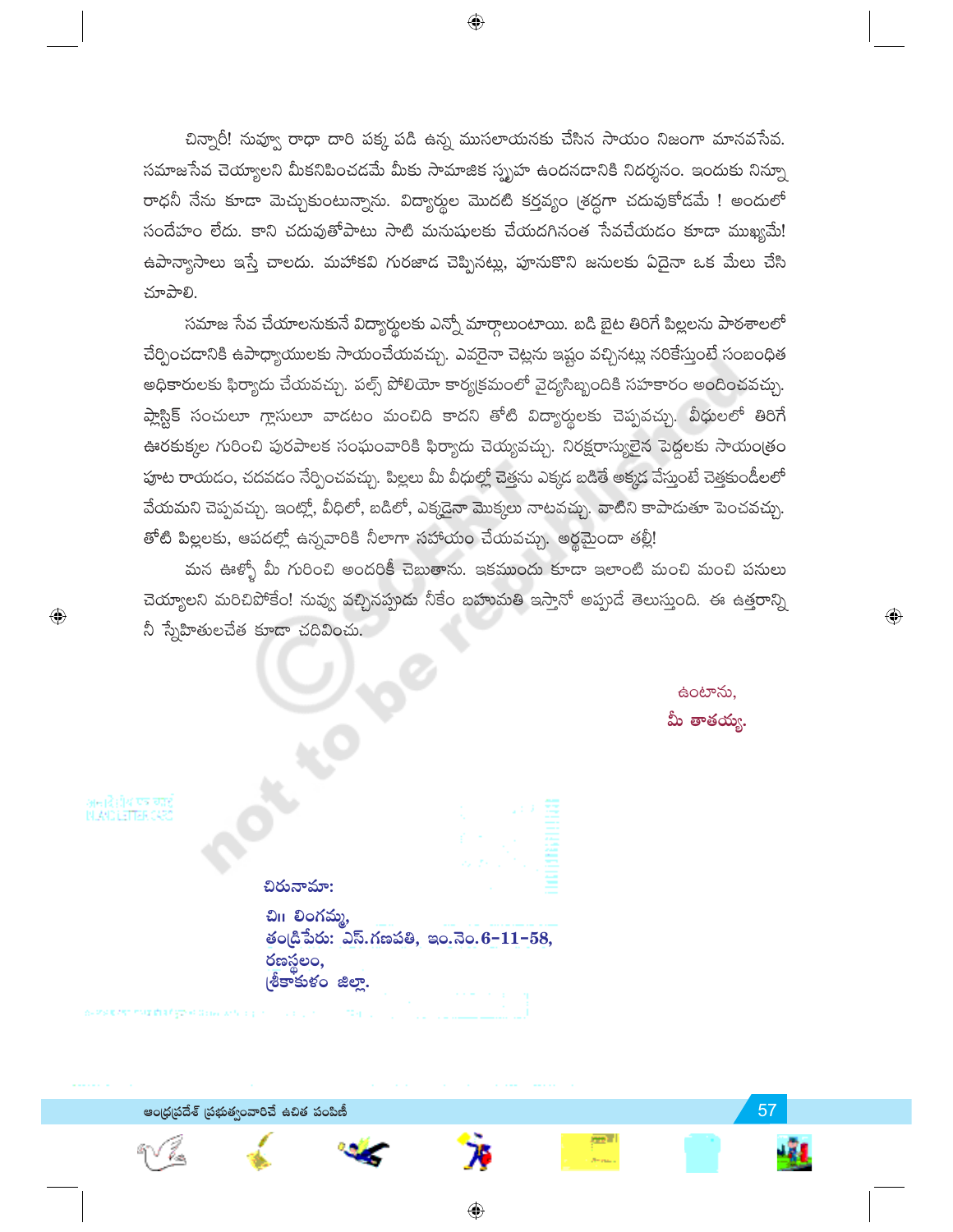

### I. ನಿನೆಡೆಂ-ಮಾಟ್ಲಾಡೆಡೆಂ



- 1. ఈ పాఠంలో ఉత్తరాన్ని ఎవరు ఎవరికి ఎందుకు రాశారు?
- 2. (పార్థన సమావేశంలో (పధానోపాధ్యాయులు లింగమ్మ గురించి ఏం చెప్పి ఉంటారు?
- 3. మీ పాఠశాలలో కూడా (పార్థనసమావేశంలో మీ (పధానోపాధ్యాయులు ఏ మంచి విషయాలను గురించి మాట్లాడతారు? వాటిని విని చెప్పండి.
- 4. లింగమ్మ లాగా ఆమె స్నేహితురాలిలాగా మీరు కూడా ఎవరి<mark>కైనా,</mark> ఎప్పుడైనా సహాయంచేశారా? ఏం చేశారో చెప్పండి.
- 5. లింగమ్మ ఆపదలో ఉన్న ముసలితాతకు సహాయం చేసింది కదా అలాగే మనం ఎవరెవరికి ఎలాంటి సహాయం అందించవచ్చు?
- 6. లింగమ్మ రాసిన ఉత్తరం ఆమె తాతయ్యకు, తాతయ్య రాసిన ఉత్తరం లింగమ్మకు చేరాలి కదా! అట్లాగే ఎవరు ఉత్తరాలు రాసినా ఒక (పాంతంనుంచి మరొక ప్రాంతానికి ఎలా చేరుకుంటాయో చెప్పండి.

 $\textcolor{black}{\textcolor{black}{\bigoplus}}$ 

### II. చదవడం - రాయడం



 $\textcolor{black}{\textcolor{black}{\bigcirc}}$ 

- కింది పదాలు చదవండి. ఆ పదాలతో వచ్చే వాక్యాలు పాఠంలో ఎక్కడున్నాయో  $1)$ గుర్తించండి.
	- **@) 108 నెంబరు** అ) మంచితనం ఇ) మన ఇల్లు
	- ఈ) నిజంగా ఉ) అగ్ని (పమాదాలు ఊ) మహాకవి
- $2)$  పాఠంలో '!' '?' గుర్తులతో ఉన్న వాక్యాలు గుర్తించి ఒకచోట రాయండి.
- 3. కింది పేరాను చదవండి. ఈ పేరాకు (పశ్నలు రాయండి. శీర్షిక పెట్టండి.

ఆంధ్రప్రదేశ్ (పభుత్వంవారిచే ఉచిత పంపిణీ

పూర్వ కాలం సమాచారాన్ని పావురాల వంటి పక్షుల ద్వారా ఒక [పాంతంనుంచి ఇంకో [పాంతానికి పంపేవారు. తరవాతి కాలంలో దూతలు, వార్తాహరుల ద్వారా సమాచారాన్ని పంపే వారు. వీరు గుర్రాల పైనగాని, కాలినడకనగాని వెళ్ళి సమాచారం అందించేవారు. ఆ తరవాతి కాలంలో తంతి తపాలా శాఖ ద్వారా ఉత్తరాలు, టెలిగ్రాముల ద్వారా సమాచారం ఒక (పాంతంనుంచి ఇంకొక (పాంతానికి చేరేది. ఆధునిక కాలంలో సమాచార పంపిణీకి టెలిఫోన్లను, సెల్ఫోన్లను వినియోగిస్తున్నారు. కంప్యూటర్లలో ఇంటర్నెట్ ద్వారా క్షణాల్లో సమాచారాన్ని తెచ్చుకొంటున్నాం, పంపుతున్నాం. ఈ – మెయిల్, ఫ్యాక్స్ వంటివి వాదుతున్నాం. అంతేకాకుండా మన అభి[ప్రాయాలను, భావాలను ఎవరికయినా తెలపడానికి బ్లాగులు, ట్విట్టర్లు, ఫేస్బుక్**లనే విధానాలు ఇంటర్**నెట్ ద్వారా ఉపయోగిస్తున్నాం.

◈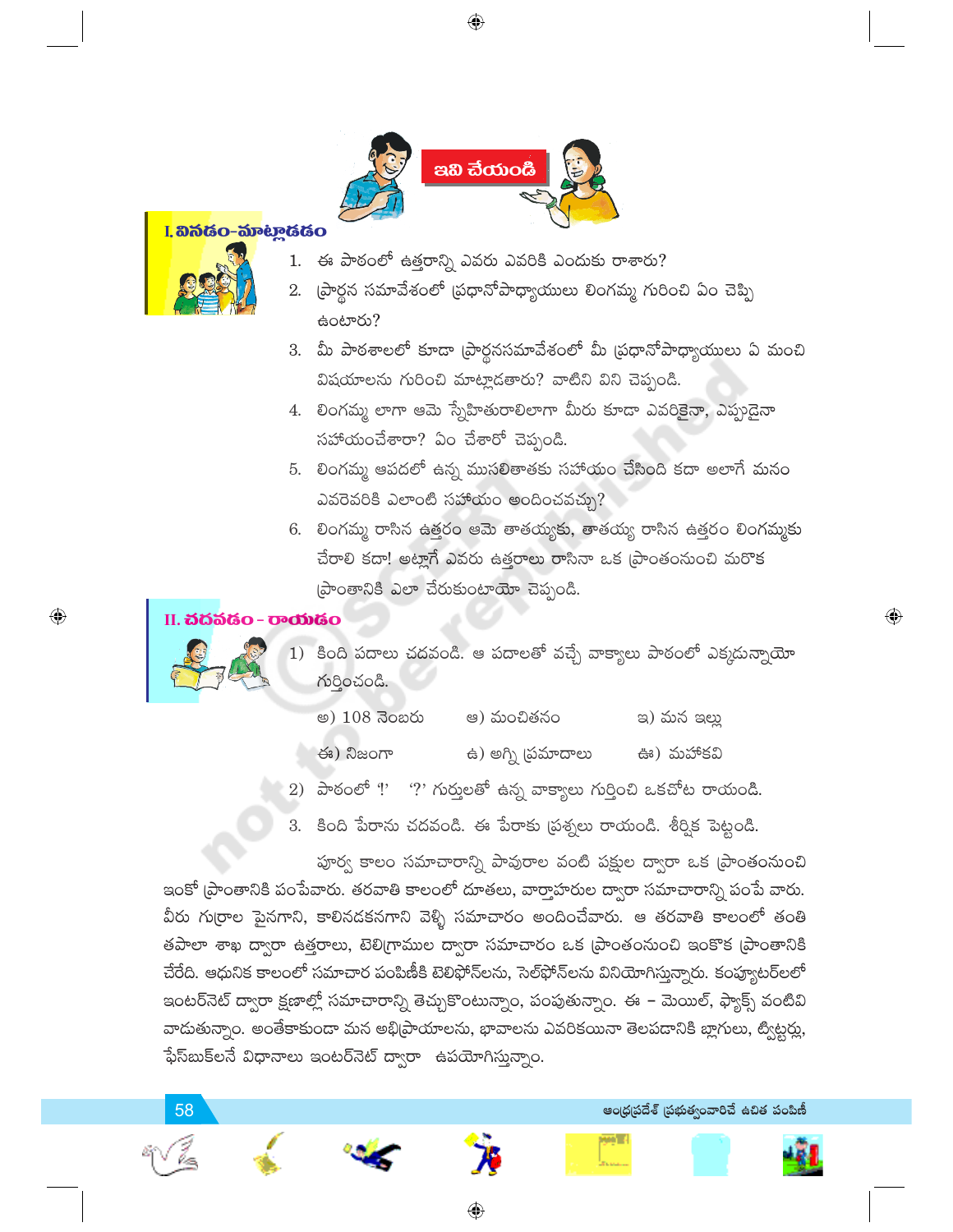| 4. పాఠం ఆదారంగా 'పశ్చలకు జవాబులు రాయండి |  |  |  |  |  |  |  |
|-----------------------------------------|--|--|--|--|--|--|--|

- అ. లింగమ్మకూ రాధకూ (పధానోపాధ్యాయులు బహుమతి ఏ రోజున ఇచ్చారు? ఆ రోజే ఎందుకు ఇచ్చారు ?
- ఆ. ముసలి తాతను హాస్పిటల్కి తీసుకెళ్లడానికి సీతకూ రాధకూ డబ్బులు ఎలా వచ్చాయి?
- ఇ. లింగమ్మ ఎవరికి ఉత్తరం రాసింది ? ఆయన ఎక్కడ ఉంటారు?
- ఈ. డాక్టరు లింగమ్మను ఏమని మెచ్చుకున్నాడు? ఎందుకు మెచ్చుకున్నాడు?
- ఉ. (పధానోపాధ్యాయులు ఏమని సందేశం ఇచ్చారు?
- ఊ. సామాజిక స్ఫృహ అంటే ఏమిటి ? దీన్ని గురించి తాతయ్య లింగమ్మకు  $\triangle$ త్తరంలో ఏమి తెలియజేశారు?
- ఎ. సమాజసేవకు ఏ ఏ మార్గాలుంటాయని తాతయ్య చెప్పారు?
- ఏ. లింగమ్మ తాతను ఏమేమి తెలపమని కోరింది?



 $\bigoplus$ 

- $\,$ 1. కింది (పశ్నలకు నాలుగైదు వాక్యాలలో జవాబులు రాయండి.
	- అ. ఎలాంటివాళ్ళకు సాయం అవసరమవుతుంది?
	- ఆ. లేఖలు ఎవరికి రాస్తున్నామన్నదాన్ని బట్టి సంబోధన ఉంటుంది కదా! ఎవరిని  $\frac{1}{2}$ ఎలా సంబోధిస్తారో రాయండి.

 $\textcolor{black}{\textcolor{black}{\bigoplus}}$ 

- లింగమ్మకు సామాజికస్ఫృహ ఉందని ఎలా చెప్పవచ్చు?
- ఈ. రోడ్న పక్కన పడిపోయిన ముసలాయనను లింగమ్మ, ఆమె స్నేహితురాలు మాత్రమే హాస్పిటల్కి ఎందుకు తీసుకెళ్ళాల్సి వచ్చింది?
- ఉ. గొప్పవాళ్ళు ఏం చెప్పారో తెలుసుకోవాలని లింగమ్మ ఎందుకు అనుకుంది?
- ఊ. 108 నెంబరుకు ఎందుకు ఫోన్ చేస్తారు? అలా ఫోను చేస్తే ఏం జరుగుతుంది?
- ఎ. లింగమ్మ, రాధ బడికి ఆలస్యంగా వచ్చినా (పధానోపాధ్యాయులకు కోపం రాలేదు. ఎందుకు?

 $2.$  వ్యాసరూప సమాధాన (పశ్నలు :

కింది (పశ్నలకు పది వాక్యాలలో జవాబులు రాయండి.

అ. (పకృతి వైపరీత్యాలు సంభవించినప్పుడు ఎలాంటి సేవలు అవసరమవుతాయి?



⊕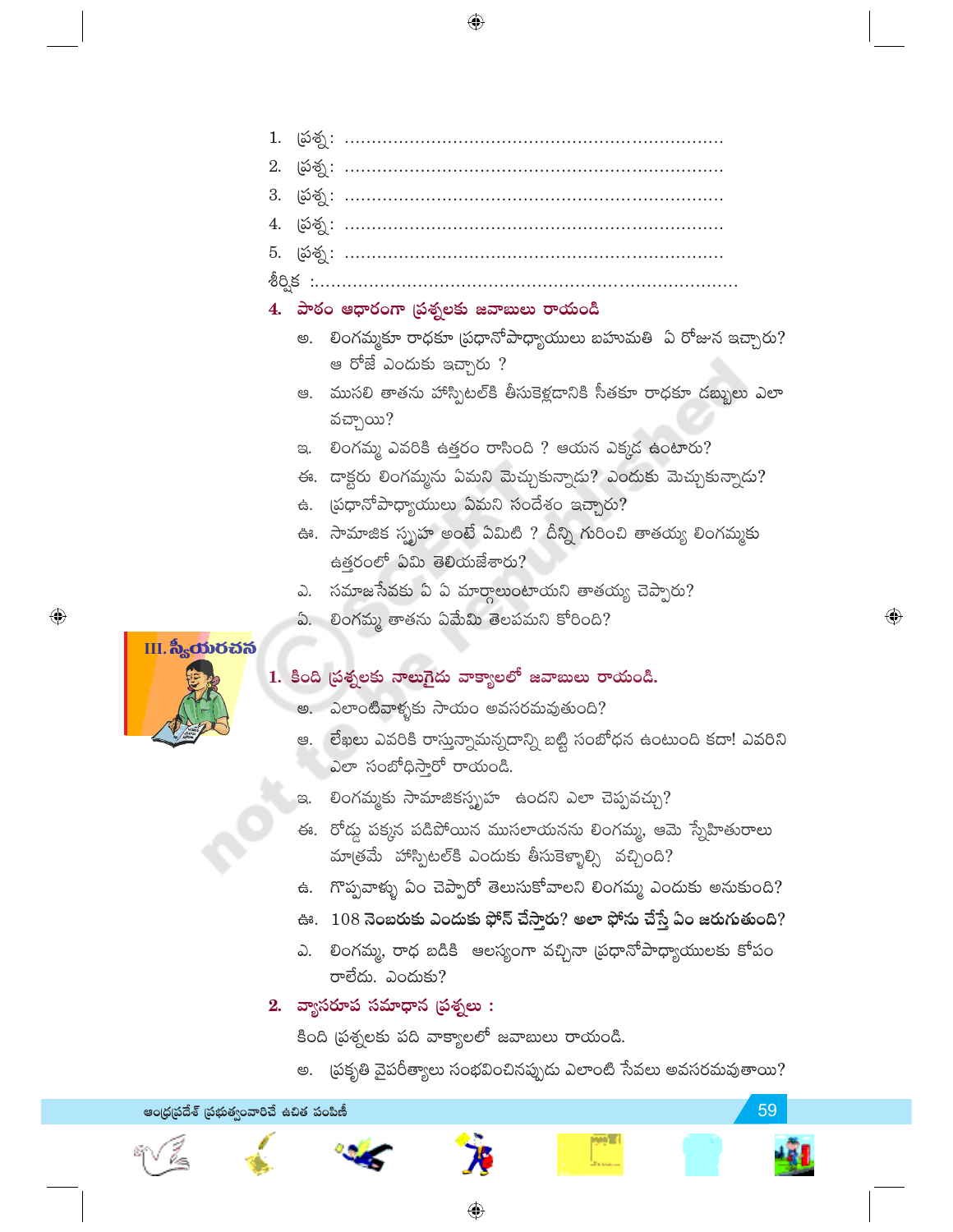- ఆ. లింగమ్మ లాగే మీరు కూడా <mark>మీరు చేసిన మంచి పనిని గురించి మీ</mark> తాతయ్యకుగాని,మామయ్యకుగాని ఒక లేఖ రాయండి
- మురికి నీటి సమస్యను పరిష్కరించమని సర్పంచ్గారికిగాని, పురపాలక පූ. సంఘ అధికారికిగాని లేఖ రాయండి.

#### **IV.** ನದಚಾಲಂ

|  |   | 2  | $\overline{\mathbf{a}}$ |                 |    |  |  |
|--|---|----|-------------------------|-----------------|----|--|--|
|  |   |    |                         |                 | k  |  |  |
|  | 6 |    | 7                       |                 |    |  |  |
|  | 8 | q  |                         |                 | 10 |  |  |
|  |   |    |                         | $\overline{12}$ |    |  |  |
|  |   | 13 |                         |                 |    |  |  |

 $\textcolor{black}{\textcolor{black}{\bigcirc}}$ 

# 1. కింది వాక్యాలలో గీత గీసిన పదాలకు అదే అర్థం వచ్చే పదాలను బ్రాకెట్లలో రాయండి.

ఉదా: నేను క్షేమం (కుశలం)

- దాక్టరుగారు మమ్మల్ని అభినందించారు. ඏ.
- భూకంపాలు వస్తే ఎక్కువమంది కష్టాలు పడతారు. ఆ.
- కొంతమంది బాల్యంలోనే సంగీత సాధన మొదలుపెదతారు. ප.
- ఈ. ఆదాయం లేని పేదలకు సహాయం చేయాలి.  $\mathcal{E}$

# 2. కింది వాక్యాలలోని గీత గీసిన పదాలకు వ్యతిరేక పదాలను ఖాళీలలో రాయండి.

- అ. పరీక్షలో పాసైనందుకు సంతోషించాను. ఆటల పోటీలలో ఓడినందుకు ..........
- ఆ. శ్రద్ధగా చదివితే ఎలాంటి పరీక్షైనా పాసవవచ్చు. పాఠాలు వినడంలో ................. పనికి రాదు.
- ఇ. కష్టపడితే దేనినైనా సాధించవచ్చు. ..............................దేనినైనా సాధించలేము.
- ఈ. మంచివాళ్ళు మేలు చేస్తారు. చెడ్డవాళ్ళు.................... చేయాలని చూస్తారు.
- కింది పదాలలో మానవుల పేర్లూ (పకృతి వైపరీత్యాల పేర్లూ కలిసిపోయి ఉన్నాయి. 3. వాటిని వేరుచేయండి. ఒక్కొక్క పదంతో సొంతవాక్యం రాయండి.

పేదవాళ్ళు, తుఫానులు, వరదలు, వినలేనివాళ్ళు, భూకంపాలు, చూడలేనివాళ్ళు.

- 4. కింది పదాల వరసను చూడండి. (పతి వరసలో సంబంధంలేని పదాన్ని గుర్తించి సున్నా $(O)$  చుట్టండి.
	- అ. టెలిఫోన్, సెల్ఫోన్, కంప్యూటర్, క్యాలెండర్
	- పోస్ట్ కార్డు, ఇన్లాండ్ లెటర్, సెల్ఫోన్, కవర్ ఆ.
	- పోస్టాఫీస్, పాఠశాల, కొరియర్ ఆఫీస్, టెలిఫోన్ కేంద్రం පූ.
	- ఈ. ఆకాశవాణి, దూరదర్శన్, వార్తాప(తికలు, బ్యాంకు

 $\bigoplus$ 

 $\textcolor{black}{\textcolor{black}{\bigoplus}}$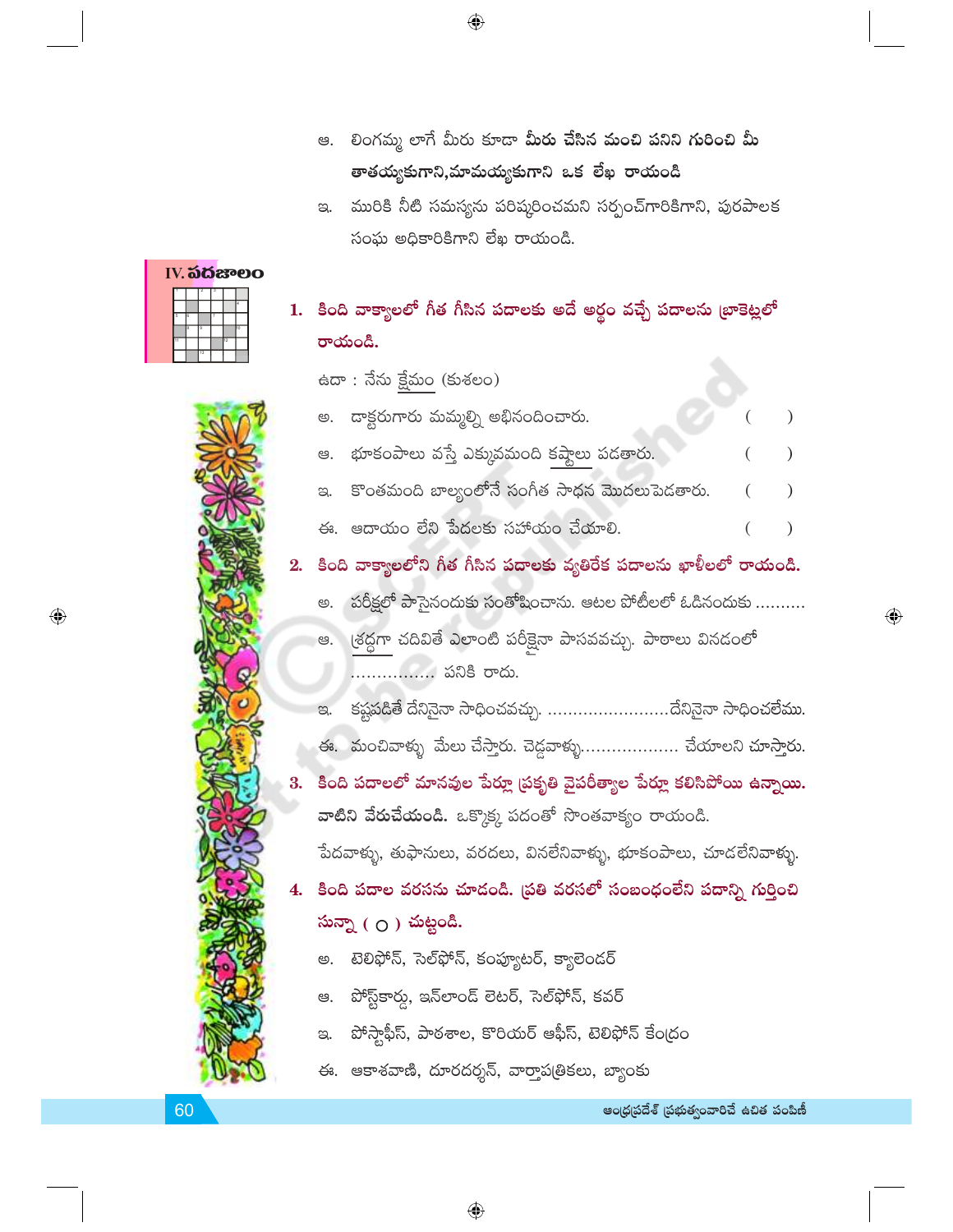

- 1. లింగమ్మ వాళ్ళ తాతయ్యకు ఉత్తరం రాసింది కదా! తాతయ్య స్థానంలో నువ్వే ఉంటే, ఒక మిత్రుడిగా / మిత్రురాలిగా ఏమని తిరిగి ఉత్తరం రాస్తావు? అలా రాసి చూపించు?
- 2. లింగమ్మ, తాతయ్యలు రాసిన ఉత్తరాలు ఆధారంగా జట్లలో కూర్చొని సంభాషణలు రాయండి.

లింగమ్మ : తాతయ్యా! ఈ రోజు ఏం జరిగిందో తెలుసా ? తాతయ్య : ఏం జరిగింది? లింగమ్మ : ఈ రోజు నేను, రాధ బడికి వెళుతూ ఉంటే ––––––––––––––––

 $\bigoplus$ 



 $\bigoplus$ 

- 1. వివిధ వ్యక్తులకు లేఖ రాసేటప్పుడు సంబోధన ఇంగ్లీష్లలో ఎలా రాస్తాం ?  $\overline{3}$ లుగులో ఎలా రాస్తాం ? లేఖ రాసేటప్పుడు వివిధ వృక్తులకు ముగింపు వాక్యం ఇంగ్లీష్లలో ఎలా రాస్తాం ? తెలుగులో ఎలా రాస్తాం ?
- 2. లింగమ్మలాగా మీ పాఠశాలలో / మీ గ్రామంలో సేవచేసినవాళ్ళను గురించి వివరాలు తెలుసుకోండి.
- 3. కంప్యూటర్ ద్వారా ఇంటర్నెట్ను ఉపయోగించి ఈ మెయిల్ ఎలా పంపుతారో తెలుసుకోండి. అట్లాగే మనకు కావలసిన సమాచారాన్ని ఇంటర్నెట్ ద్వారా ఎలా పొందవచ్చో తెలపండి.

### VII. **බ్రాజెక్లు పని**



- అ) కొంతమంది (పముఖులు రాసిన లేఖలు పుస్తకాలుగా వచ్చాయి. (గంథాలయం నుంచి వాటి పేర్లను సేకరించండి.
- అ) వివిధ దినపత్రికలలో వచ్చే లేఖలను సేకరించి ప్రదర్శించండి.
- ఇ) ఏదైనా ఒక అంశం తీసుకొని దాన్ని చదవండి. అది దేన్ని గురించి ఎవరు ఎవరికి రాశారో చెప్పండి.

# VIII. **ಭಾషను గులంచి తెలుసుకుందాం**

ఈ కింది పదాలను విడదీయండి.

1. ఉదా:రామానుజుడు= రామ + అనుజుడు =  $(\circledcirc + \circledcirc = \circledcirc)$  $+$  ........... = (అ) రామాలయం = ......  $\mathcal{E}$ 2. ఉదా:కవీం(దుడు = కవి  $+$  ఇం(దుడు =  $(x + x = 68)$ (ఇ) కవీశ్వరుడు = ......  $+$  ........... =  $\mathcal{E}$ €

 $\bigoplus$ 

ఆంధ్రప్రదేశ్ (పభుత్వంవారిచే ఉచిత పంపిణీ